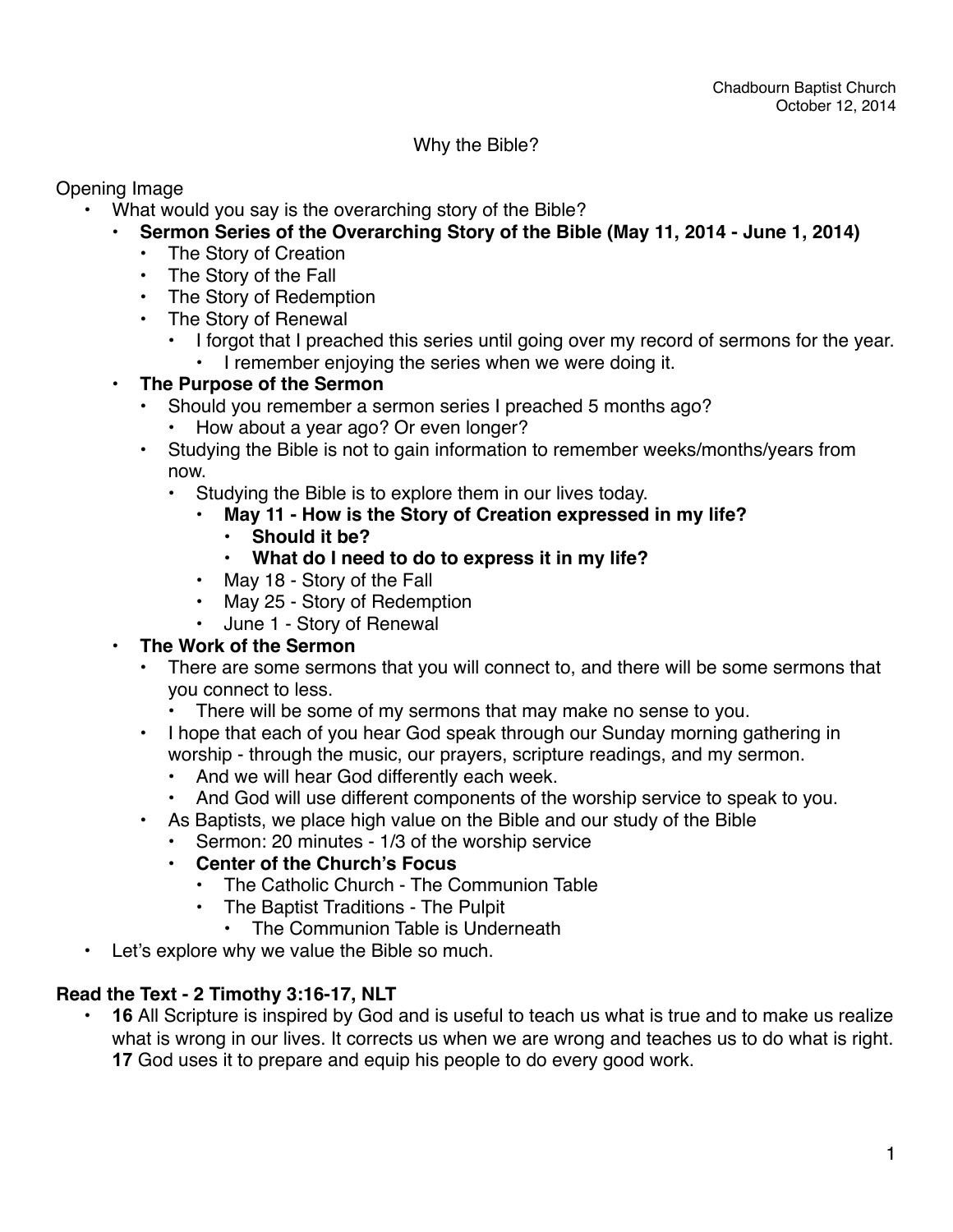# **Read the Text - 2 Timothy 3:16-17, NLT**

- Teaching and Equipping
	- Corrects us when we are wrong
	- Teaches us to do what is right
	- Prepares and equips us to do every good work
		- Still, we have to be open to being corrected and taught, so that can be prepared and equipped.
			- We can read the Bible to read something or we can read the Bible to grow and learn.
	- **v. 16** "All Scripture is inspired by God and …"
		- These words have been traditionally attributed to the Apostle Paul in the middle of the 1st century.
			- 1st Century Scripture
				- The Torah (Pentateuch) and the Prophets
					- **• Most of the Old Testament but excluding the Writings**
						- Paul's understanding of the Scriptures does not include the Psalms, Proverbs, and Job, nor Ezra and Nehemiah or 1 and 2 Chronicles.
						- Paul's understanding of the Scriptures does not include the New Testament because at this time it has not been fully written or gathered together.
		- **• So, part of our work is to consider the author's intent in these verses and our intent.**
			- When we say, "All Scripture is inspired by God," we are thinking of something different that what the original author intended.
				- This is ok because we think of inspiration by God in connection to the Bible being written and being gathered.
					- We also think of God's inspiration with us today, helping us interpret the Bible for today's time and context.
					- It's helpful to explore how we understand what the biblical authors were doing, and what we are doing today in applying passages of scriptures into our lives today.

Biblical Illiteracy (<http://www.christianpost.com/news/biblical-illiteracy-in-us-at-crisis-point-says-bible-expert-121626/>)

- We say we value the Scriptures and agree with this text that *"All Scripture is inspired by God and is useful to teach us what is true and to make us realize what is wrong in our lives. [That] it corrects us when we are wrong and teaches us to do what is right. [And] God uses it to prepare and equip his people to do every good work."*
	- **• But we all also have difficulty applying it to our lives.**
- 2014 "The State of the Bible" report by Barna Group and the American Bible Society
	- 81% consider themselves highly, moderately, or somewhat knowledgeable about the Bible
		- 43% were able to name the first five books of the Bible Genesis, Exodus, Leviticus, Numbers, and Deuteronomy
	- 2013 Report only half knew that John the Baptist was not one of the 12 apostles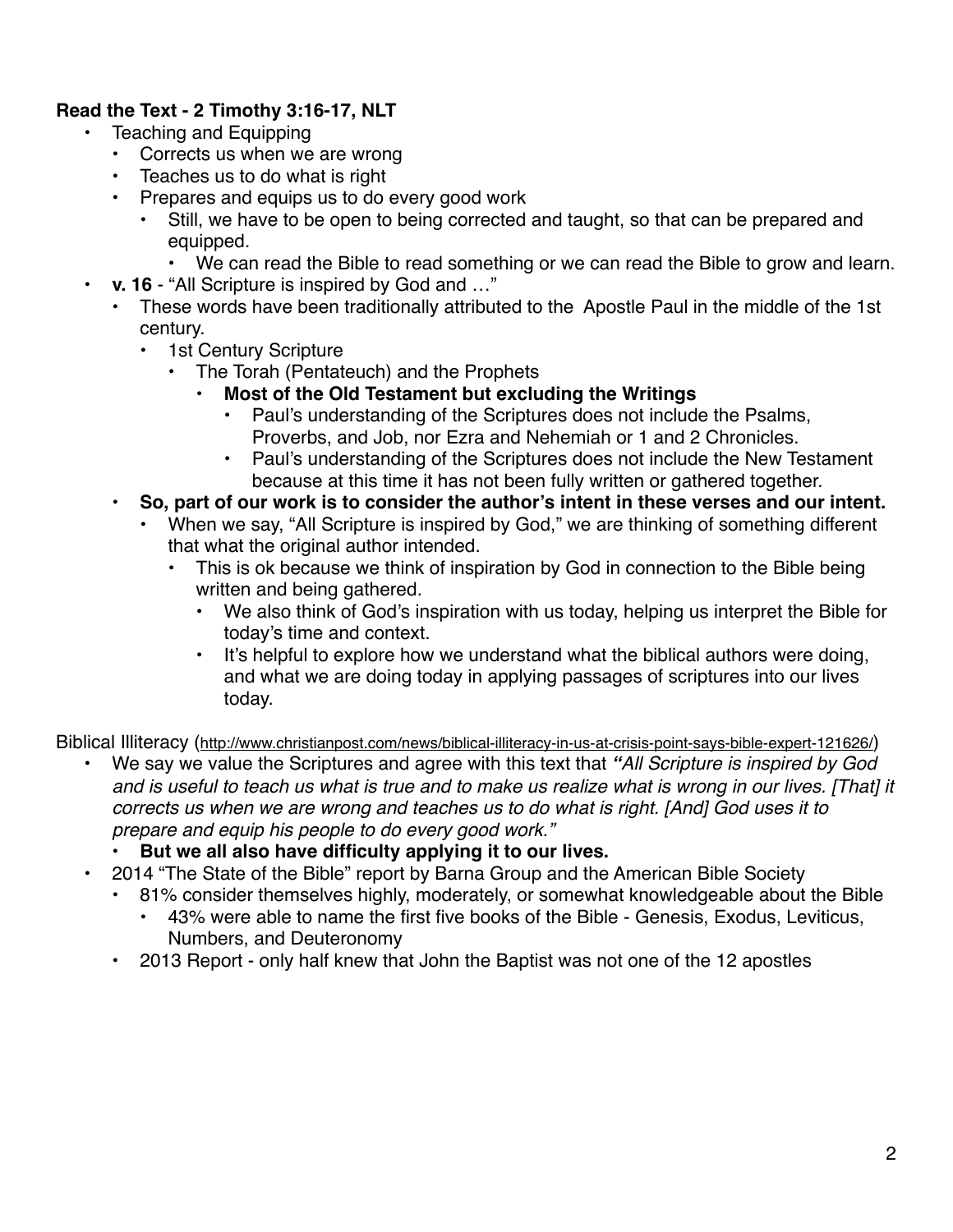- Dr. Kenneth Berding, professor of New Testament at Biola's Talbot School of Theology
	- **One Student** Saul of the New Testament is different than King Saul of the Old Testament
		- **Another Student** Joshua, son of Nun: his father is "Nun" or a member of a Catholic community of women.
	- Berding believes, *"[M]any Americans don't consider the Bible to be authoritative, that is, they don't consider the Bible to place a claim on their lives," he lamented. "They may consider the Bible to be important in a general sort of way, but this is a far cry from believing that God has communicated His will through this book and therefore it is binding upon your actions."*
- 2014 "The State of the Bible" report by Barna Group and the American Bible Society
	- Bible Ownership 88%
		- Americans read the Bible once a week or more 37%
		- Americans who never read the Bible 26%
- **• Why do so many claim to value the Bible and yet do not read it in their lives?**
	- **• Because it takes work and sometimes we don't do things that take a lot of work.**
		- Especially, when so much of other aspects in our lives take a lot of work.
			- And many of us already think we know enough about the Bible because we grew up in the church.
		- Another reason we don't read the Bible because there are so many different ways to read it.
			- **• Various Denominations Have Different Interpretations**
				- The Church of Christ is convinced that instrumental music should not be used in worship.
				- The Pentecostals are convinced that speaking in tongues should still be practiced in church.
				- The Baptists are convinced that once you are saved, you are always saved.<br>• The Catholics are convinced that priests should not marry
				- The Catholics are convinced that priests should not marry.
				- The Presbyterians are convinced that predestination is a central doctrine.
				- The Methodists are convinced that infants should be baptized.
				- And the Disciples of Christ are convinced that you should have the Lord's Supper every Sunday.

### Reading the Bible Again

- So, what can we do in response?
	- **Embrace the complexity of interpretations and value different perspectives**.
	- **Nicholas King once stated**, "The Bible is an orchestra-and-choir with many different sounds, from which God (as conductor) aims to produce a perfect harmony. If you concentrate simply on the triangle or the violas, then you will not hear the divinely intended sound of the whole."
		- Concentrating on the triangle in an orchestra is like what I did in college
			- 8-Page Paper on 1 Corinthians 14:33-36
				- At times, it is could to focus intently on a particular passage of scripture.
				- We do so every Sunday morning.
		- But we must look at the Bible as a whole to discover God's perfect harmony.
			- And then we see how the uniqueness of each instrument makes the beautiful sound of the whole orchestra.